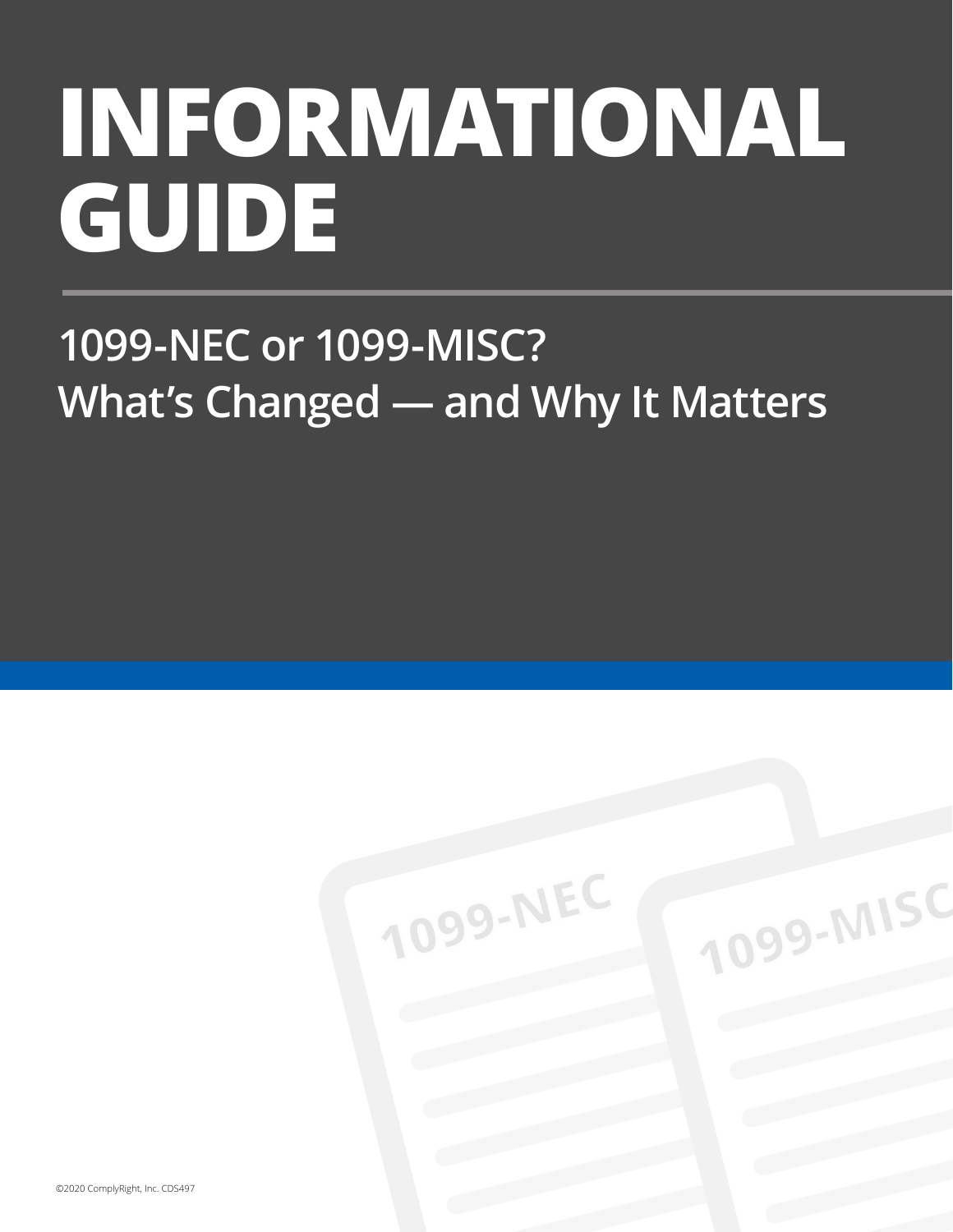#### **1099-NEC or 1099-MISC? What's Changed — and Why It Matters**

In a move that will impact business owners and tax professionals across the nation, the IRS has released the 2020 Form 1099-NEC. The new form replaces Form 1099-MISC for reporting nonemployee compensation (in Box 7), shifting the role of the 1099-MISC for reporting all other types of compensation.

As a result of the new 1099-NEC and redesigned 1099-MISC, the overall process for reporting nonemployee compensation is changing for the 2020 tax year. We've compiled the essential details regarding the changes, so you know what to expect and how to handle the forms properly.

#### **Why is the 1099-NEC Replacing Form 1099-MISC (Box 7)?**

The Protecting Americans from Tax Hikes Act of 2015 (the PATH Act) -- enacted on December 18, 2015 – created a unique situation for tax filers. In addition to moving the due date for Form 1099-MISC Forms containing data in Box 7; (nonemployee compensation), from February 28 to January 31, the legislation eliminated the



automatic 30-day filing extension. If an employer filed a batch of multiple 1099-MISC forms (potentially with data in Box 7 (nonemployee compensation) and without) after the January 31st deadline, the IRS could mistakenly treat them all as late returns and apply fines.

Beyond the time-management and administrative issues for the IRS to properly process the forms, some misaligned deadlines on the taxpayer side opened the door to fraud. To resolve the various issues, the IRS revived Form 1099-NEC, effectively separating Box 7 (nonemployee compensation) from the 1099-MISC, as well as staggering the filing due dates.

#### **2020 Instructions for Form 1099-NEC**

The new 1099-NEC (NEC stands for Non-Employee Compensation) is based on an old form that has been out of use since 1982. To use the "reinstated" 1099-NEC properly, you need to understand what is considered nonemployee compensation. Previously reported on Box 7 of the 1099-MISC, the new 1099-NEC will capture any payments to nonemployee service providers, such as independent contractors, freelancers, vendors, consultants and other self-employed individuals (commonly referred to as 1099 workers).

According to the IRS, a combination of these four conditions distinguishes a reportable payment:

- $\checkmark$  It is made to someone who is not your employee.
- $\checkmark$  It is made for services in the course of your trade or business.
- $\checkmark$  It was made to an individual, partnership, estate, or, in some cases, a corporation.
- $\sqrt{\ }$  Payments were \$600 or more for the calendar year.

#### **TYPICAL EXAMPLES: EXCEPTIONS:**

- $\blacksquare$  Professional service fees to attorneys (including law firms established as corporations), accountants and architects
- $\blacksquare$  Fees paid by one professional to another
- $\blacksquare$  Payments for services, including payment for parts or materials used to perform the services if they were incidental
- **n** Commissions paid to nonemployee salespeople not repaid during the year

- $\blacksquare$  Payments for merchandise, telegrams, phone, freight, storage or similar items
- $\blacksquare$  Payments to a tax-exempt organization, including tax-exempt trusts; federal, state, and local governments; or a foreign government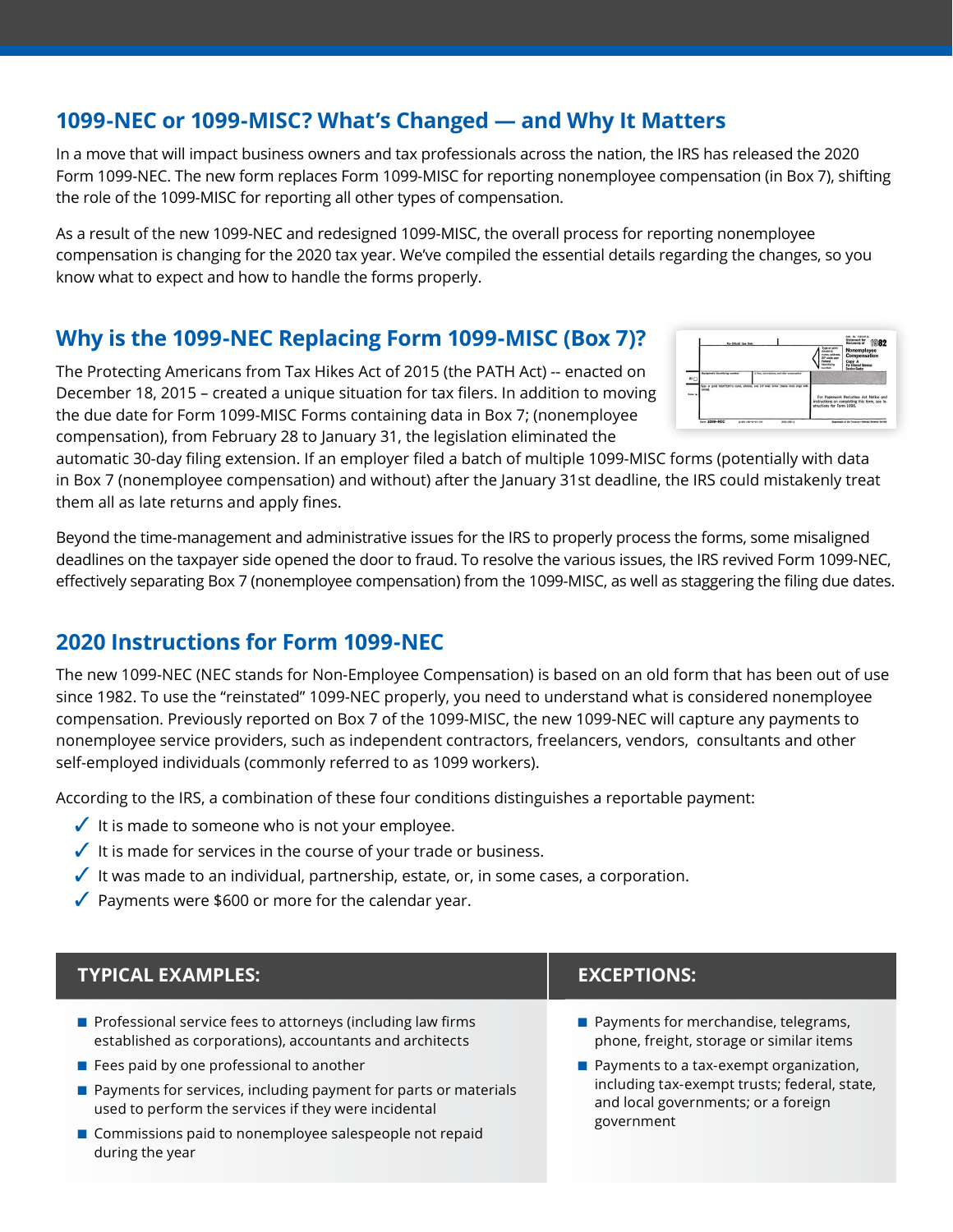### **A Closer Look at Form 1099-NEC**

Here is the new Form 1099-NEC, and the key areas to be aware of:

#### **Payer's information:**

Name, address, telephone number and TIN



#### **Critical Dos and Don'ts with Form 1099-NEC**

- $\checkmark$  Do verify that the recipient's taxpayer ID is correct. You must have Form W-9 from each recipient with the current taxpayer ID before you complete Form 1099-NEC.
- ✘ Don't use Form 1099-NEC to report personal payments.
- ✘ Don't use Form 1099-NEC to report employee wages; use Form W-2 instead.
- ✘ Don't report gross proceeds to an attorney (not fees) on Form 1099-NEC; use Form 1099-MISC instead.
- ✘ Don't use Form 1099-NEC to report payments of rent to real estate agents or property managers; use Form 1099-MISC instead.

#### **Filing and Submitting Form 1099-NEC**

- Distribute to recipients by January 31. (For 2021, the date is Feb. 1, since Jan. 31 falls on a Sunday).
- File with the IRS by Jan. 31 (again, Feb. 1 in 2021) through paper or electronic filing.
- n As part of the Taxpayer First Act, many businesses will no longer be able to submit paper forms. For tax year 2020, the electronic filing threshold is 100 forms. Which means any business with 100 forms or more are required to e-file.

*Please note: You must also file Form 1099-NEC (report in box 4) for anyone from whom you withheld federal income tax under the backup withholding rules, regardless of the amount.*